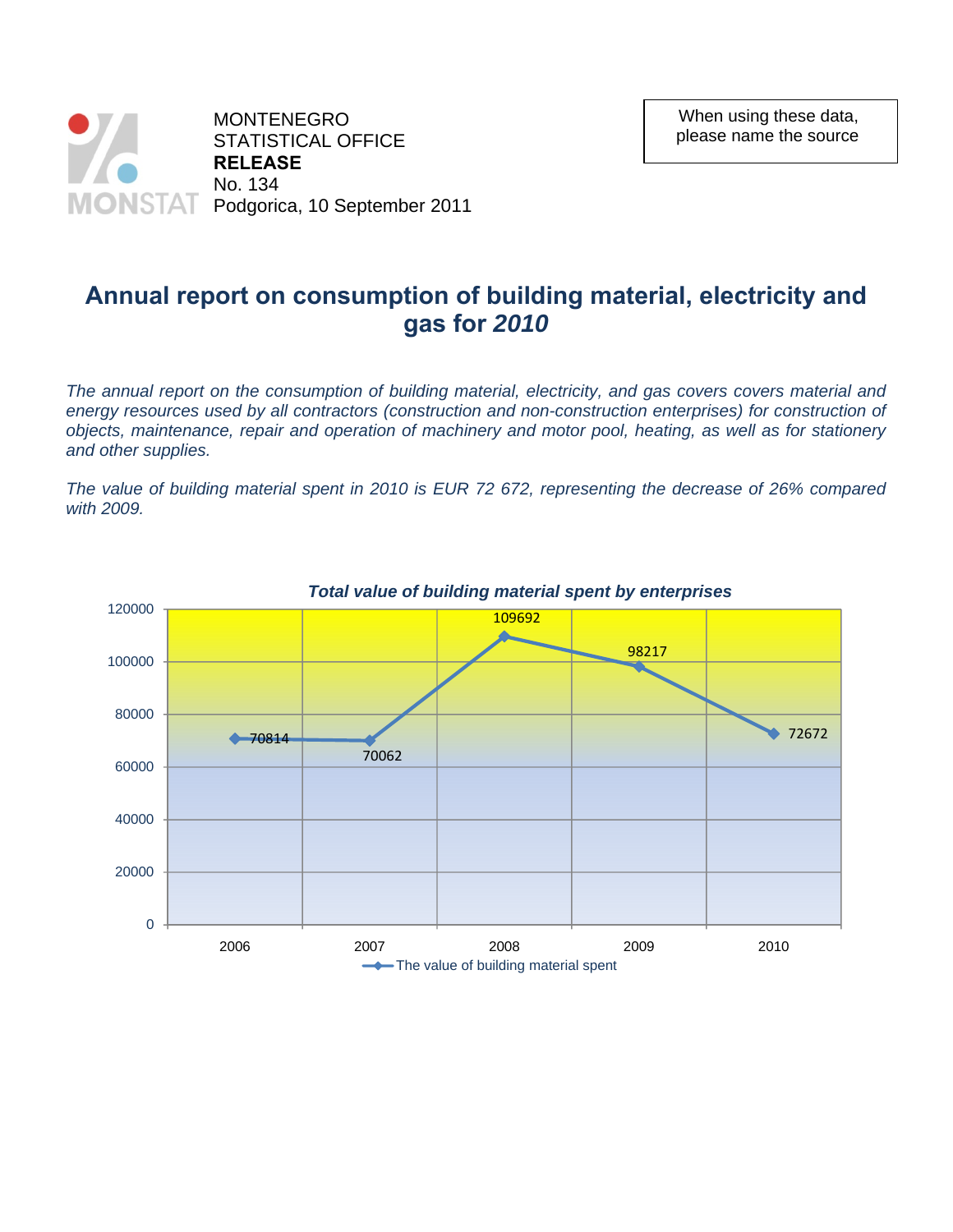| QUANTITY OF SPENT BUILDING MATERIAL, ELECTRICITY, AND GAS                                  | <b>Unit of</b><br>measurement | 2008   | 2009   | 2010   |
|--------------------------------------------------------------------------------------------|-------------------------------|--------|--------|--------|
| <b>Building elements</b>                                                                   |                               |        |        |        |
| Solid brick                                                                                | Thous.pcs NF                  | 1241   | 1188   | 303    |
| <b>Perforated brick</b>                                                                    | Thous.pcs NF                  | 1427   | 490    | 289    |
| Solid facade brick                                                                         | Thous.pcs NF                  | 136    | 110    | 1021   |
| Hollow clay blocks                                                                         | Thous.pcs NF                  | 2565   | 970    | 1088   |
| Facade blocks                                                                              | Thous.pcs NF                  | 363    | 510    | 138    |
| Brick and blocks, based on cement, slag and dross                                          | Thous.pcs NF                  | 695    | 763    | 770    |
| Brick and blocks made from other materials (kermesite, "siporex")                          | Thous.pcs NF                  | 36     | 122    | 64     |
| <b>Elements for ceilings and arches</b>                                                    |                               |        |        |        |
| Floor bricks and inserting bricks                                                          | Thous.pcs NF                  | 181    | 176    | 100    |
| Beams, half-assembly and assembly for arches (clay elements)                               | Thous.pcs                     | 42     | 35     | 23     |
| Blocks for ceilings and arches (on the basis of cement)                                    | Thous.pcs                     | 26     | 60     | 9      |
| <b>Prefabricated elements and finished constructions</b>                                   |                               |        |        |        |
| Light building boards for outside walls                                                    | m <sup>2</sup>                | 500    | 1800   | 300    |
| Boards for walls facing                                                                    | m <sup>2</sup>                | 200    | 3614   |        |
| Light building boards for partition walls                                                  | m <sup>2</sup>                | 2000   | 3250   |        |
| Light building boards for ceilings                                                         | m <sup>2</sup>                | 6100   | 7400   | 6950   |
| Light building isolation boards                                                            | m <sup>2</sup>                | 1716   | 11950  | 10220  |
| Plaster boards, all types                                                                  | m <sup>2</sup>                | 45210  | 82939  | 71882  |
| Steel constructions for bridges                                                            | t                             | 15     | 10     |        |
| Other steel constructions, all types (roofs, pillars, frames, scaffoldings and<br>similar) | t                             | 460    | 140    | 200    |
| Building constructions and prefabricated elements for civil engineering                    | t                             | 382    | 964    | 354    |
| High buildings prefabricated constructions elements                                        | t                             | 500    |        |        |
| Wooden construction (finished roof constructions)                                          | m <sup>3</sup>                | 330    | 1297   | 218    |
| <b>Binder material</b>                                                                     |                               |        |        |        |
| Quicklime                                                                                  | t                             | 170    | 102    | 191    |
| Lime, hydrated                                                                             | t                             | 1395   | 942    | 567    |
| Plaster, baked                                                                             | t                             | 74     | 159    | 162    |
| Portland cement                                                                            | t                             | 23737  | 15640  | 14362  |
| Cement, other types                                                                        | t                             | 32626  | 20699  | 8986   |
| Plastic building materials                                                                 | t                             | 94     | 75     | 48     |
| Cement mortars, all types                                                                  | m <sup>3</sup>                | 4203   | 4431   | 2293   |
| Concrete, fresh                                                                            | m <sup>3</sup>                | 168651 | 195313 | 126970 |
| Asphalt                                                                                    | t                             | 271118 | 186788 | 287601 |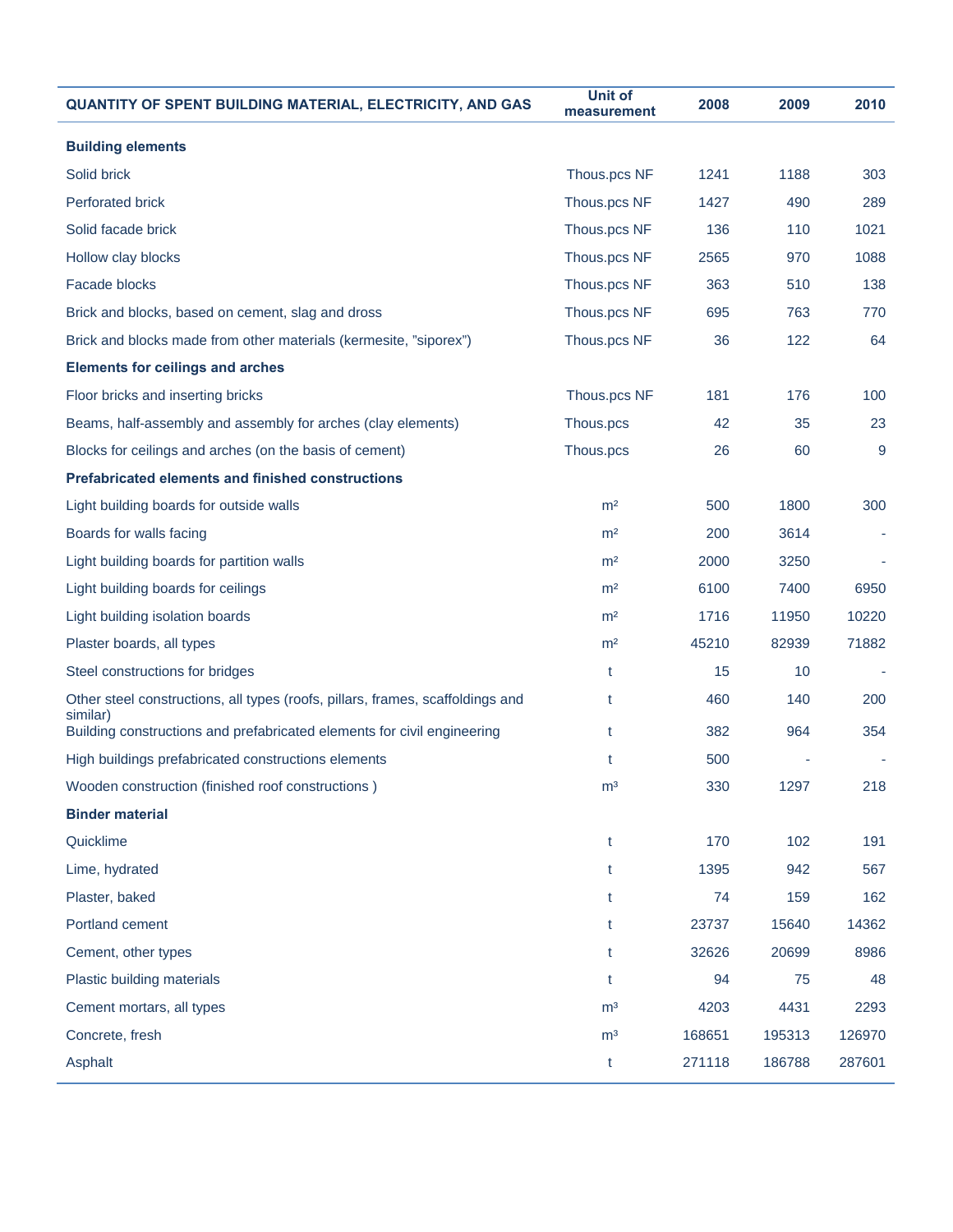| <b>QUANTITY OF SPENT BUILDING MATERIAL, ELECTRICITY, AND GAS</b>         | <b>Unit of</b><br>measurement | 2008   | 2009   | 2010   |
|--------------------------------------------------------------------------|-------------------------------|--------|--------|--------|
| Aggregates and profiled material of stone                                |                               |        |        |        |
| Profiled material of stone (curbstone, fence, stone cube, etc.)          | m <sup>3</sup>                | 640    | 3607   | 1135   |
| Crashed technical stone and marble, all types                            | m <sup>3</sup>                | 75165  | 43484  | 1409   |
| Broken stone and small size stone                                        | m <sup>3</sup>                | 58055  | 75209  | 7621   |
| Aggregates for concrete                                                  | m <sup>3</sup>                | 341630 | 264833 | 200848 |
| Gravel                                                                   | m <sup>3</sup>                | 232200 | 55095  | 30489  |
| Sand                                                                     | m <sup>3</sup>                | 35396  | 22242  | 13369  |
| Terrazzo- granulates                                                     | t                             | 125    | 1110   | 380    |
| Reinforcing and attaching material                                       |                               |        |        |        |
| Concrete steel                                                           | t                             | 11670  | 14129  | 4571   |
| Wire, black and galvanized                                               | kg                            | 111495 | 76734  | 54851  |
| Other iron sections, heavy, medium and light                             | t                             | 3287   | 577    | 482    |
| Various elements for reinforced concrete (reinforcing nets, wall canvas) | t                             | 8638   | 5992   | 3773   |
| <b>Nails</b>                                                             | kg                            | 168746 | 135482 | 106301 |
| <b>Timber</b>                                                            |                               |        |        |        |
| Timber, conifer (sawn, hewn)                                             | m <sup>3</sup>                | 13766  | 35588  | 4920   |
| Timber, conifer (round)                                                  | m <sup>3</sup>                | 431    | 557    | 50     |
| Timber, deciduous (sawn and hewn)                                        | m <sup>3</sup>                | 1214   | 633    | 347    |
| Timber, deciduous (round)                                                | m <sup>3</sup>                | 339    | 18     | 4      |
| Boards for panelling                                                     | m <sup>3</sup>                | 1245   | 758    | 296    |
| Mining wood                                                              | m <sup>3</sup>                | 401    |        |        |
| Sleepers all types                                                       | piece                         |        |        | 100    |
| <b>Isolation material and coatings</b>                                   |                               |        |        |        |
| Roofing boards, all types                                                | roll                          | 6559   | 6880   | 1518   |
| Bitumen, bitulit, bituminous jute, strips, matters, emulsions etc.       | t                             | 9744   | 10324  | 12953  |
| Expanded polystyrene                                                     | kg                            | 91102  | 52032  | 21100  |
| Other isolation materials (glass wool, mineral wool. etc)                | t                             | 239    | 105    | 56     |
| Paints (all types), varnishes, enamels, dissolvent etc.                  | kg                            | 278802 | 424767 | 219749 |
| <b>Roofing material</b>                                                  |                               |        |        |        |
| Corrugated and plane sheets of "salonite" and asbestos                   | m <sup>3</sup>                | 460    | 2128   | 195    |
| Plane, corrugated and interlocking title                                 | Thous.pcs                     | 562    | 298    | 1554   |
| Other roofing material (concrete tiles, plastic boards)                  | m <sup>2</sup>                | 11090  | 11290  | 10452  |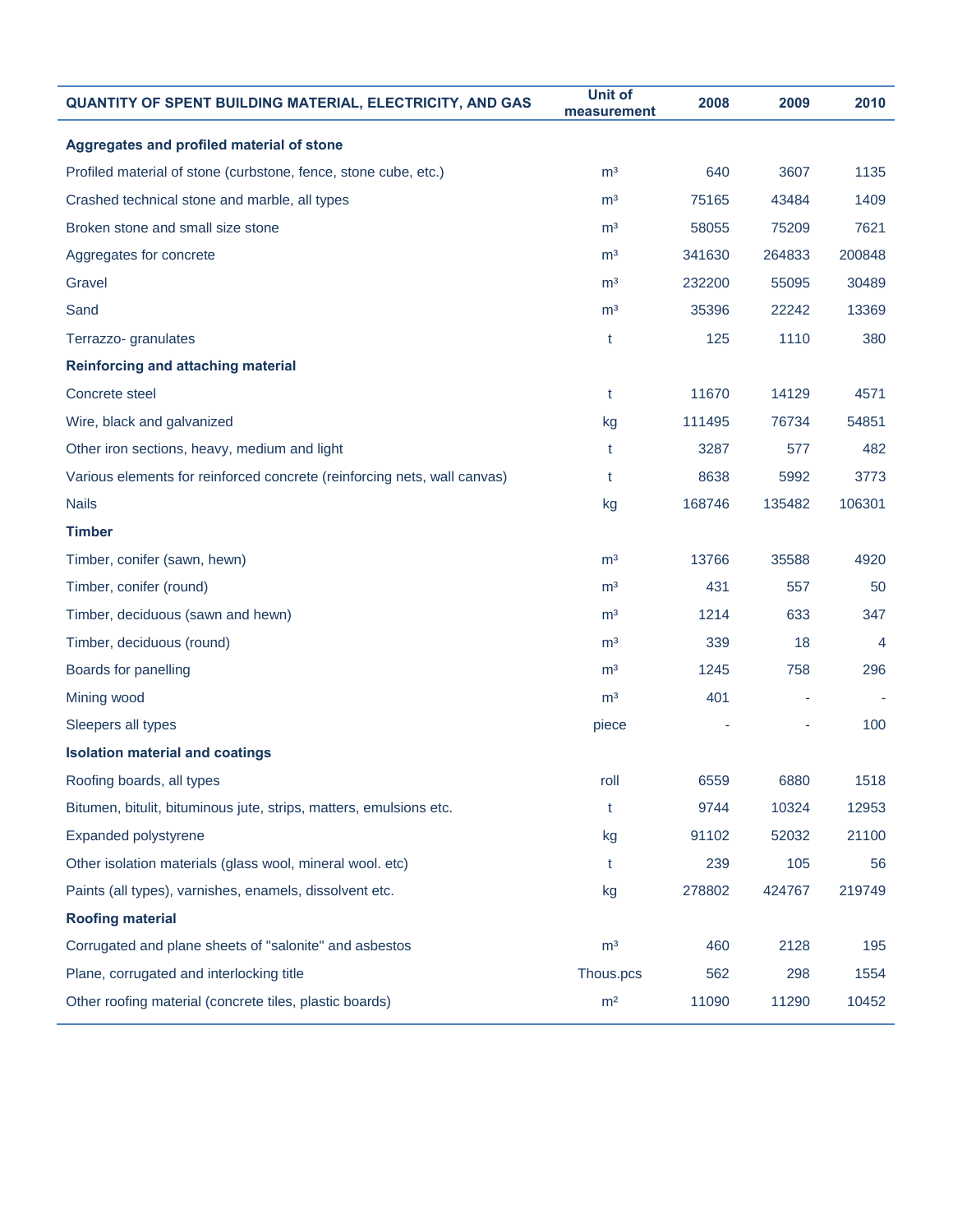| QUANTITY OF SPENT BUILDING MATERIAL, ELECTRICITY, AND GAS                                     | <b>Unit of</b><br>measurement | 2008    | 2009    | 2010   |
|-----------------------------------------------------------------------------------------------|-------------------------------|---------|---------|--------|
| <b>Material for floor wall covering</b>                                                       |                               |         |         |        |
| Vinyl and asbestos boards and other artificial flooring masses                                | t                             |         |         |        |
| Ceramic titles (wall, floor and facade)                                                       | m <sup>2</sup>                | 148236  | 126832  | 108394 |
| Ceramic and marble facing boards                                                              | m <sup>2</sup>                | 27799   | 24050   | 11686  |
| Tiles of grinded stone and marble                                                             | m <sup>2</sup>                | 870     | 3420    | 748    |
| Terrazzo boards                                                                               | m <sup>2</sup>                |         | 30      | 254    |
| Plywood, panel, fibreboard and other wood based boards                                        | m <sup>2</sup>                | 2685    | 1117    | 517    |
| Parquet (breech, oak and other)                                                               | m <sup>2</sup>                | 41882   | 39662   | 26384  |
| Laminated parquet                                                                             | m <sup>2</sup>                | 3003    | 2537    | 7479   |
| Ceiling and wall panelling                                                                    | m <sup>2</sup>                | 1956    | 3025    | 3459   |
| Plastic boards for walls                                                                      | m <sup>2</sup>                |         |         |        |
| Wallpapers, all types                                                                         | m <sup>2</sup>                |         |         |        |
| Material for plumping, sewerage system, heating, ventilation, for<br>sanitary facilities      |                               |         |         |        |
| Pipes, seamless                                                                               | kg                            | 116970  | 134904  | 59305  |
| Pipes, seamed                                                                                 | kg                            | 35515   | 31441   | 13140  |
| Cast iron pipes and fittings                                                                  | kg                            | 1094633 | 211115  | 272382 |
| Pipes, plastic, all types                                                                     | kg                            | 365959  | 284611  | 242803 |
| Pipe fittings and flanges                                                                     | kg                            | 36202   | 26570   | 6100   |
| Pipes, lead                                                                                   | t                             |         |         | 242    |
| Ceramics, sewage tubes                                                                        | t                             | 7       | 19      | 189    |
| Pipes, of asbestos-cement                                                                     | t                             | 10      |         | 210    |
| Pipes, concrete, all types                                                                    | t                             | 483     | 1763    | 3059   |
| Ceramics, sanitary                                                                            | piece                         | 4741    | 3523    | 3237   |
| Sanitary equipment, of plate and cast iron                                                    | piece                         |         | 280     | 122    |
| Plastics sanitary equipment                                                                   | piece                         | 1100    | 1356    | 980    |
| Other ceramic for construction (titles for stoves and fireplaces, technical<br>ceramic, etc.) | piece                         |         | 1       |        |
| <b>Heating furnaces</b>                                                                       | piece                         | 36      | 21      | 77     |
| Radiators, all types                                                                          | m <sup>2</sup>                | 2130    | 2790    | 1481   |
| <b>Material for power supply installations</b>                                                |                               |         |         |        |
| Ropes and wires, copper                                                                       | kg                            | 96890   | 17690   | 13329  |
| Wire, of aluminium and aluminium alloys                                                       | kg                            | 9475    | 20562   | 14557  |
| Ropes, of aluminium and ferro - aluminium                                                     | kg                            | 75000   | 3950    | 3050   |
| Conductors, insulated (poly-vinyl chloride, rubber etc)                                       | m                             | 201165  | 163744  | 186236 |
| Cables, all types                                                                             | m                             | 901441  | 1037581 | 784978 |
| Installation material (switches, plugs, boxes, lamp holders)                                  | <b>EUR thousand</b>           | 672     | 402     |        |
| Electric insulators, all types                                                                | t                             | 2       | 3       | 1      |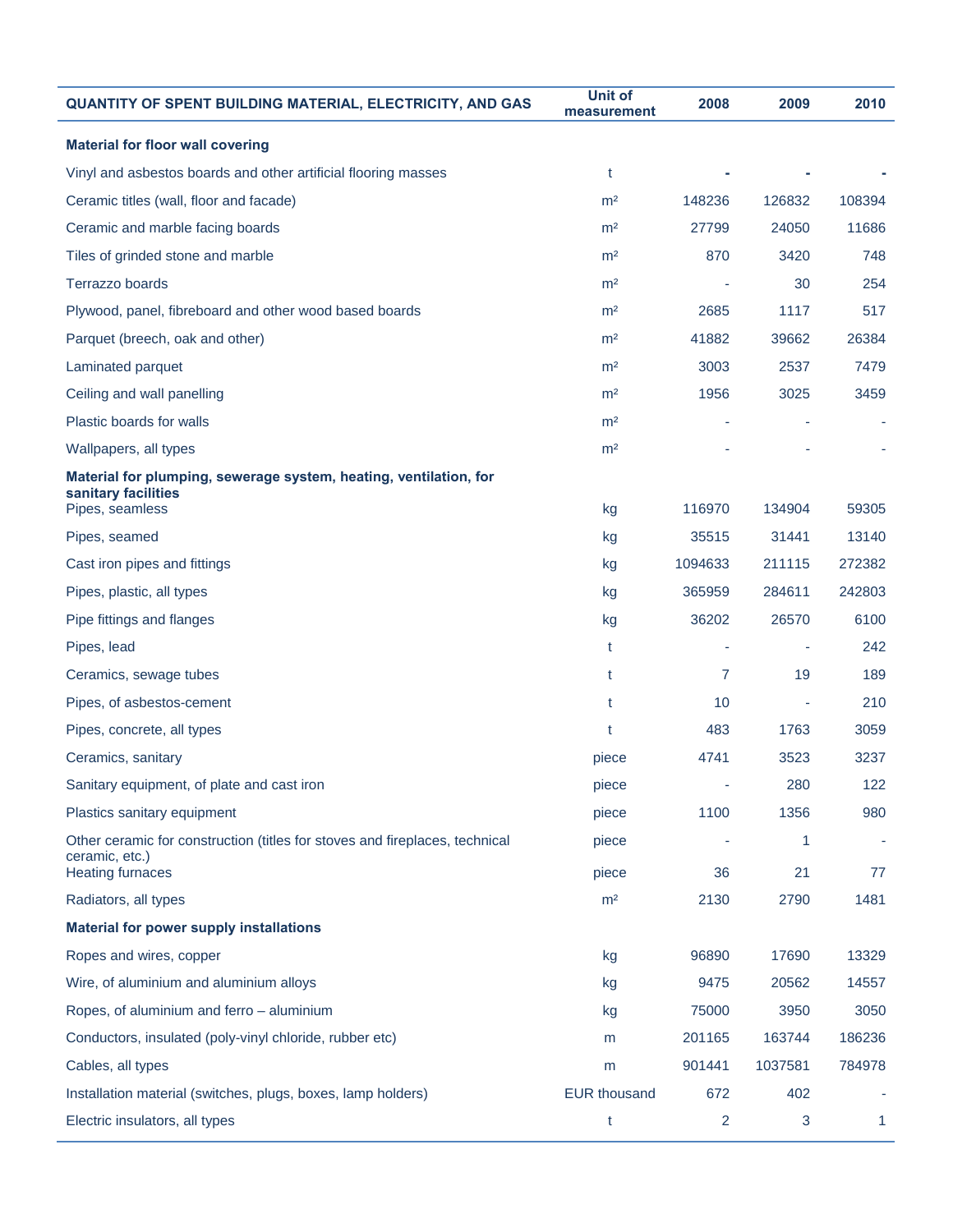| <b>QUANTITY OF SPENT BUILDING MATERIAL, ELECTRICITY, AND GAS</b>                                                                                    | <b>Unit of</b><br>measurement | 2008  | 2009  | 2010  |
|-----------------------------------------------------------------------------------------------------------------------------------------------------|-------------------------------|-------|-------|-------|
| Other material and elements for incorporating                                                                                                       |                               |       |       |       |
| Rails and accessories                                                                                                                               | t                             |       | 1     |       |
| Plates and sheets, black                                                                                                                            | kg                            | 52115 | 51950 | 29771 |
| Zinc galvanized plates and sheets                                                                                                                   | kg                            | 40575 | 57366 | 34752 |
| Aluminium plates and sheets                                                                                                                         | kg                            | 79142 | 64303 | 17994 |
| Glass, heat insulation                                                                                                                              | m <sup>2</sup>                | 29247 | 31527 | 26169 |
| Glass sheets, other types                                                                                                                           | m <sup>2</sup>                | 19520 | 21286 | 22876 |
| Non-ferrous metals joinery (windows, doors, blinds)                                                                                                 | t                             | 316   | 261   | 257   |
| Building metal elements (iron sheet pipes and chimneys, steel windows,                                                                              | t                             |       | 30    | 30    |
| doors, Venetian blinds)<br>Doors and windows, wooden, all types                                                                                     | piece                         | 15256 | 12966 | 9781  |
| Material for fitting in (built-in furniture, window blinds)                                                                                         | <b>EUR thousand</b>           | 134   | 245   |       |
| Other material not mentioned elsewhere (for repairs, machinery and vehicles<br>maintenance, stationery and other)<br><b>Consumed power material</b> | <b>EUR thousand</b>           | 5749  | 1945  |       |
|                                                                                                                                                     |                               |       |       |       |
| Electricity, MWh                                                                                                                                    | <b>MWh</b>                    | 8013  | 8135  | 13176 |
| Coal, all types                                                                                                                                     | t                             |       | 34    |       |
| Gasoline, all types                                                                                                                                 | t                             | 747   | 1857  | 354   |
| Gas oil (D1, D2)                                                                                                                                    |                               | 13946 | 12206 | 11964 |